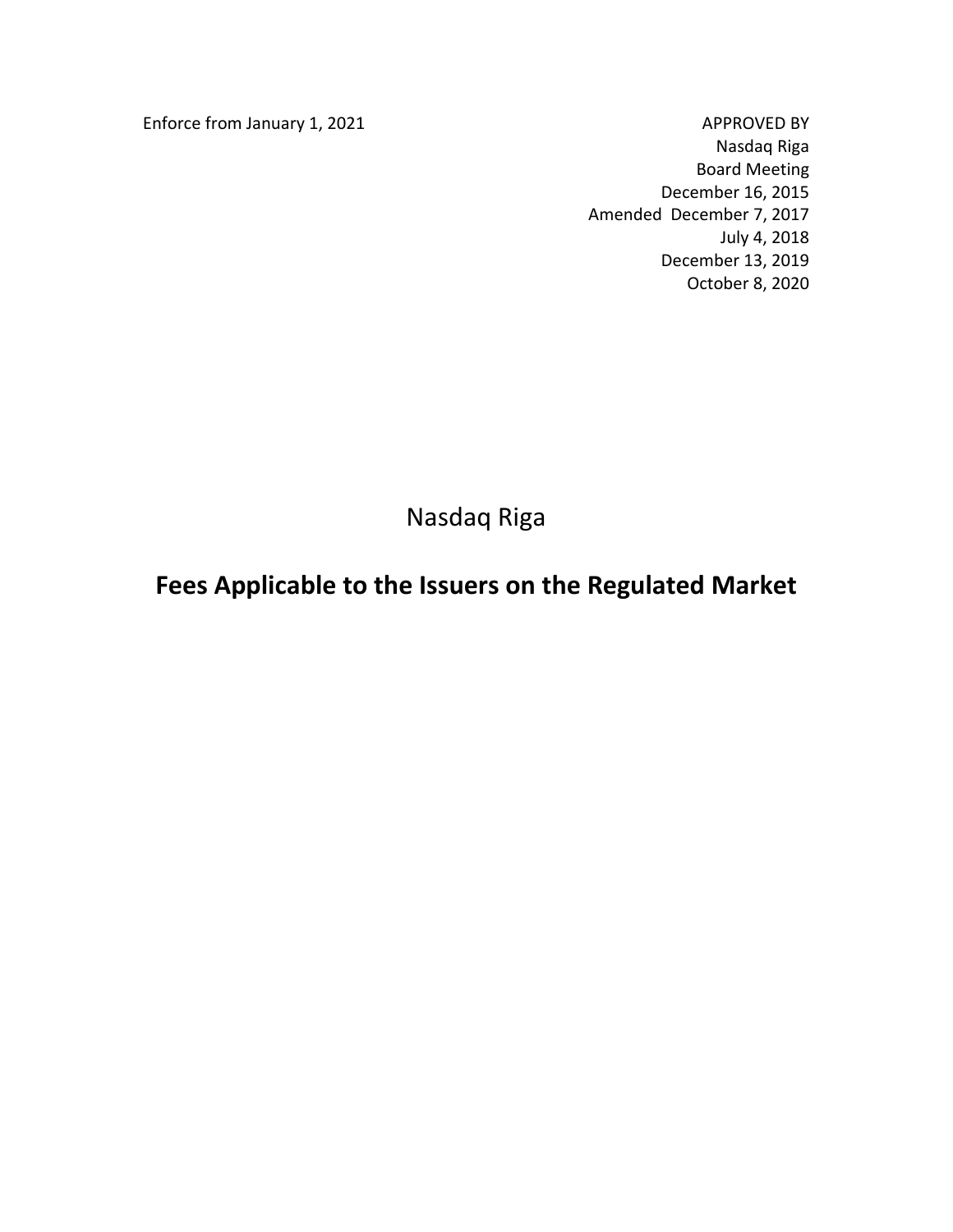# **Table of Contents**

| 1 <sub>1</sub><br>2.5 |  |
|-----------------------|--|
| 3.                    |  |
|                       |  |
| $\mathbf{4}$ .        |  |
| 5.                    |  |
| 6.                    |  |
|                       |  |
| 7 <sub>1</sub>        |  |
| 8.                    |  |
| 9.                    |  |
|                       |  |
| 10.                   |  |
| 11                    |  |
| 12.                   |  |
|                       |  |
| 13.                   |  |
| 14.                   |  |
| 15.                   |  |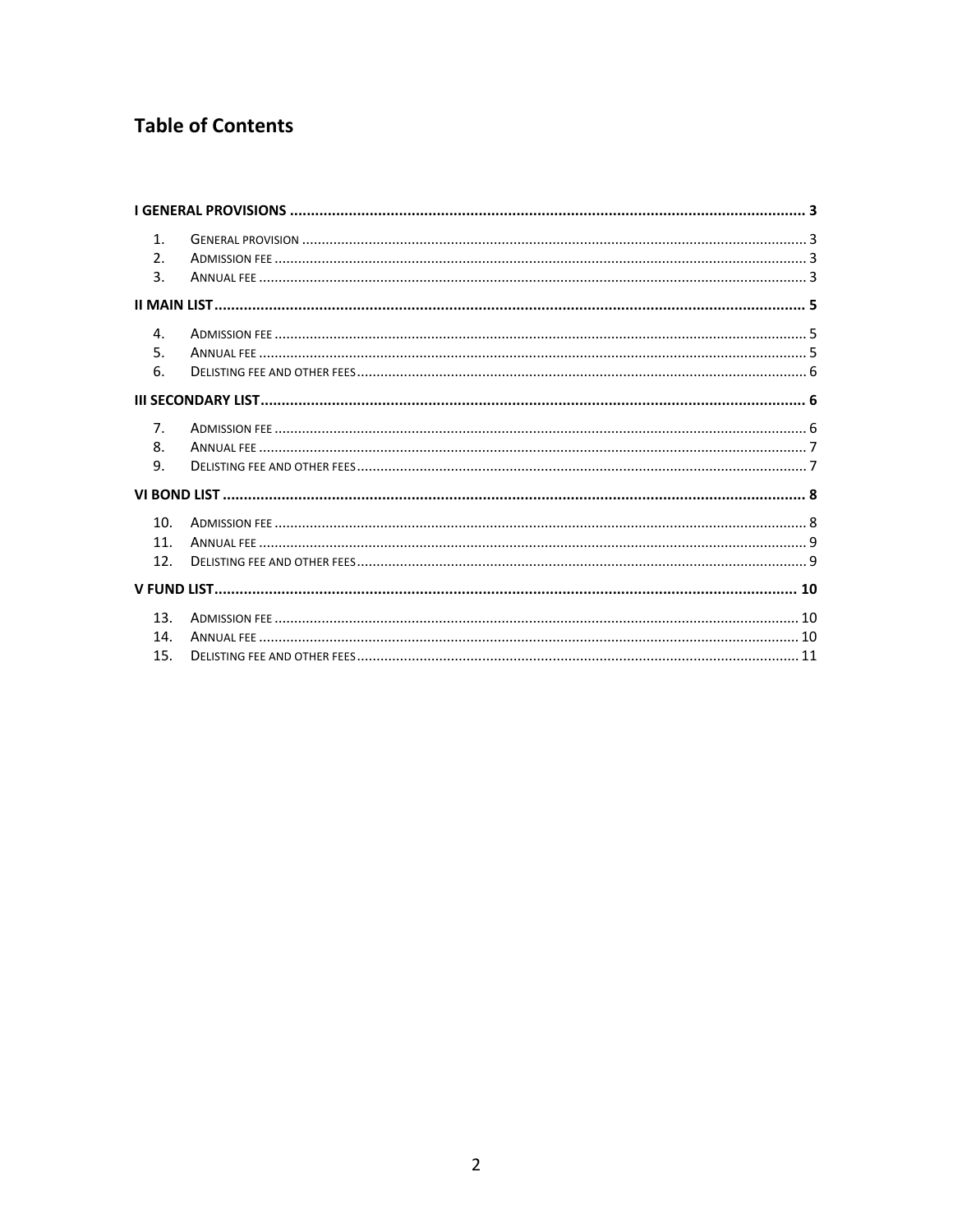# <span id="page-2-0"></span>**I General Provisions**

### <span id="page-2-1"></span>**1. General provision**

- 1.1. The Fees Applicable to the Issuers on the Regulated Market (hereinafter the Price list) determines the fees payable for the services provided by the Nasdaq Riga (hereinafter – the Exchange) and the procedure of payment thereof.
- 1.2. The terms and notions used and not explained herein shall have the meaning as provided in the rules of the Exchange.
- 1.3. The fees shall be payable upon receipt of relevant notice from the Exchange and to the account, in the amount and within the timeframe specified in the notice.
- 1.4. All fees are quoted VAT excluded.
- 1.5. The penalty for fees that are not paid by the due date shall be 0.1% per day from overdue payment amount.
- 1.6. The Exchange Management Board may, on individual occasions, reduce the fees quoted herein.

### <span id="page-2-2"></span>**2. Admission fee**

- 2.1. The Issuers which apply their financial instruments for listing on a market regulated by the Exchange shall pay the admission fee to the Exchange in accordance with the procedure and in the amount determined herein.
- 2.2. If financial instruments of an Issuer are applied for listing on a market regulated by the Exchange by another entity in accordance with the provisions of the Law on the Financial Instruments Market, the fees specified herein shall be applied to the entity.
- 2.3. The admission fee is a non-refundable payment to be made by an Issuer or according to the Clause 2.2 another entity for the listing of financial instruments on a market regulated by the Exchange.

### <span id="page-2-3"></span>**3. Annual fee**

- 3.1. The Issuers whose financial instruments are listed on a market (list) regulated by the Exchange shall pay to the Exchange an annual fee for the listing of financial instruments on a market (list) regulated by the Exchange in accordance with the procedure and in the amount specified herein. The annual fee shall be non-refundable.
- 3.2. If Issuer's financial instruments of same type and category are listed on a market (list) regulated by the Exchange for the first time, the annual fee for the first listing quarter (for shares and fund units) or for the first listing year (for other financial instruments) shall be calculated in proportion to the period from the start of listing to the end of the calendar quarter or year accordingly and collected together with the admission fee.
- 3.3. For listing of shares on the Main list or on the Secondary list, Issuers shall pay an annual fee consisting of a fixed part and a variable part. The Exchange in four equal parts shall collect the fixed part of the annual fee in the beginning of the first month of every quarter. The Exchange shall calculate the variable part of the annual fee every quarter in accordance with the average market value of Issuer's shares per quarter in accordance with the Clause 5.1., 5.2. and 8.1.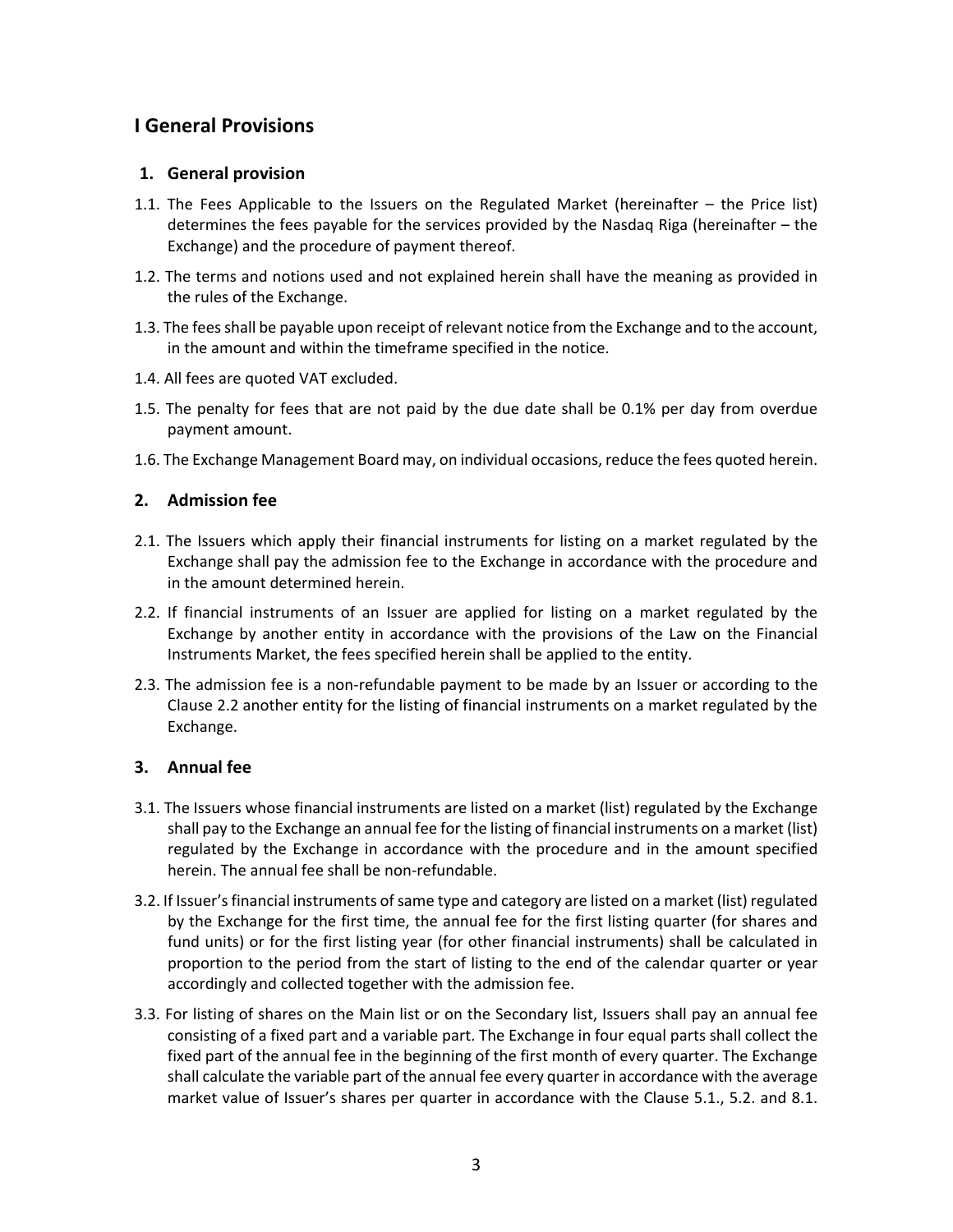The Exchange shall collect the variable part of the annual fee for every quarter in the beginning of the next month following the respective quarter.

- 3.4. The market value (hereinafter also MCAP) of shares shall be determined by multiplying the number of all Issuer's shares by the average weighted market price of the shares on the Exchange. If the market value cannot be determined, the calculations are made on the basis of the Issuer's book value of equity as stated in the Issuer's latest audited financial report. If newly issued additional shares are listed, the market value shall be calculated by multiplying the number of shares issued by their price in the offer. If newly issued shares are given for free, the calculations are made on the basis of the Issuer's book value of equity as stated in the Issuer's latest audited financial report.
- 3.5. For listing of debt securities on the Bond list, Issuer shall pay an annual fee consisting of a fixed part and a variable part. The Exchange in accordance with the Clause 11.2 shall calculate the variable part of the annual fee. The Exchange shall collect the fixed part and the variable part of the annual fee in the first month of the calendar year. The annual fee for the last year of listing is calculated in proportion from the first date of the calendar year until the redemption of debt securities (the maturity date of debt securities is excluded from the calculation of the annual fee).
- 3.6. For listing of fund units on the Fund list, Issuer shall pay an annual fee consisting of a fixed part and a variable part. The Exchange in accordance with the Clause 14.1 shall calculate the variable part of the annual fee. The Exchange shall collect the fixed part and the variable part of the annual fee for every quarter in the beginning of the next month following the respective quarter.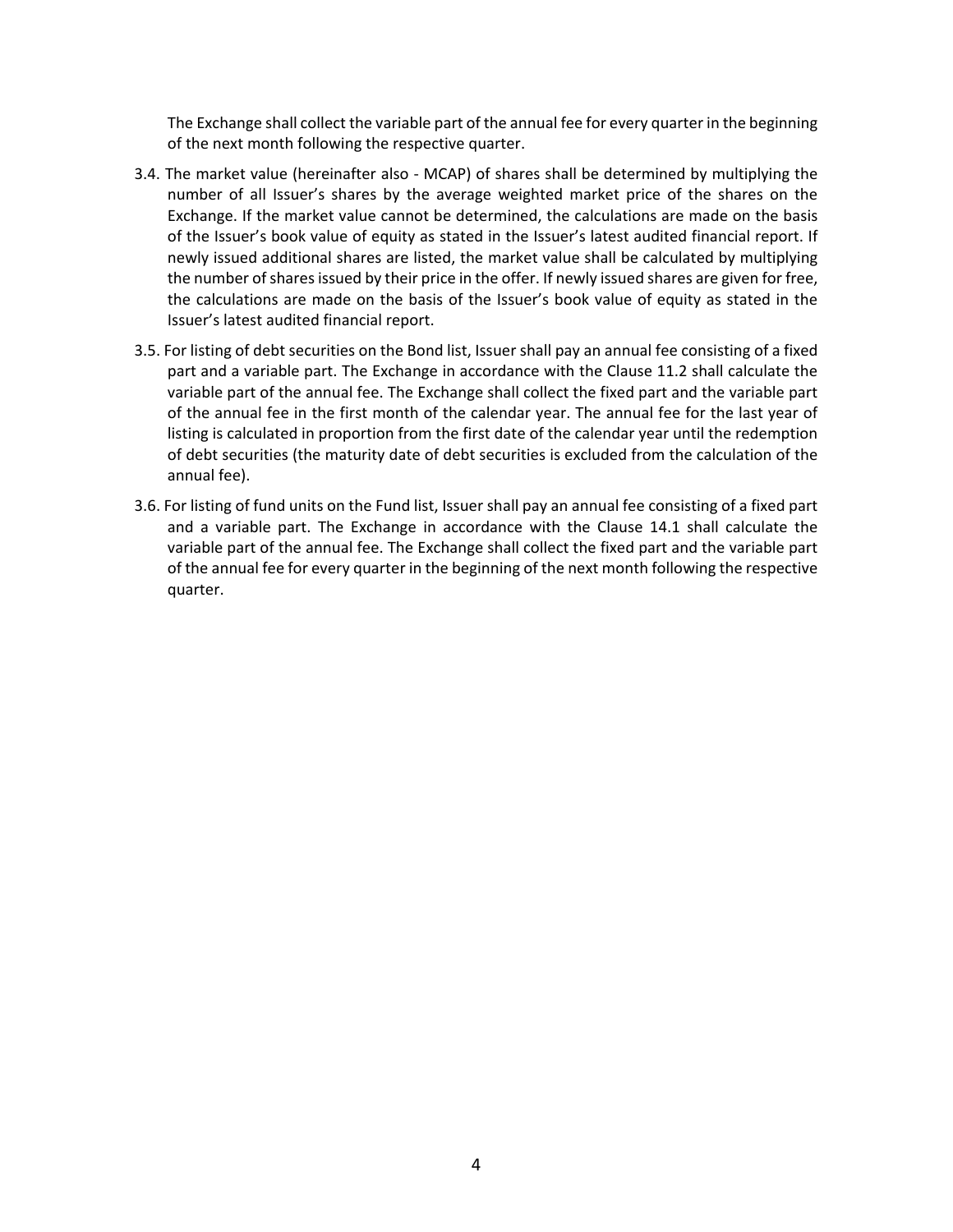# <span id="page-4-1"></span><span id="page-4-0"></span>**II Main list**

### **4. Admission fee**

#### 4.1. Admission fee EUR 14 230

The admission fee for listing shares on the Main List shall be EUR 14 230.

- 4.2. The Issuers, which apply their shares for listing on the Main list for the first time, shall pay the admission fee as follows:
	- 4.2.1. prior to the initiation of the listing procedure, the Issuer shall pay EUR 2 000. If the Exchange refuses the Listing Application, the fee specified above shall not be refunded;
	- 4.2.2. following the listing decision taken by the Exchange, the Issuer shall pay the remaining amount EUR 12 230.
- 4.3. Fixed fee for additional admission EUR 1 420 Variable fee for additional admission 0.05% of MCAP of additional shares listed Maximum fee for additional admission example and the example of the EUR 7 110

If shares of **the same type and category** that are already listed on the Main list are applied for listing on the Main list, the Issuer shall pay EUR 1 420 plus 0.05% of the market value of the shares to be listed, but not more than EUR 7 110.

4.4. Fixed fee for additional admission EUR 2 850 Variable fee for additional admission 0.05% of MCAP of additional shares listed Maximum fee for additional admission example and the example of the EUR 7 110

If shares of **another type or category** are applied for listing on the Main list, the Issuer shall pay EUR 2 850 plus 0.05% of the market value of the shares to be listed, but not more than EUR 7 110.

- 4.5. The fee for transferring shares to the Main list from the Secondary list shall be EUR 2 130.
- 4.6. The Issuers which shares have been traded on the alternative market of the Exchange for at least 12 months, shall pay, when request the transfer of these shares for listing on the Main List, 50% of the applicable admission fee as specified herein.

### <span id="page-4-2"></span>**5. Annual fee**

| 5.1. Fixed annual fee  | EUR 9 000        |
|------------------------|------------------|
| Variable quarterly fee | 0.01125% of MCAP |

The annual fee for listing shares on the Main list consists of the fixed part - EUR 9 000 and the variable part that is calculated every quarter - 0.01125 % of the average market value of shares in the respective quarter.

5.2. The variable part of annual fee for listing shares on the Main list of the Exchange may not exceed EUR 15 000 per year.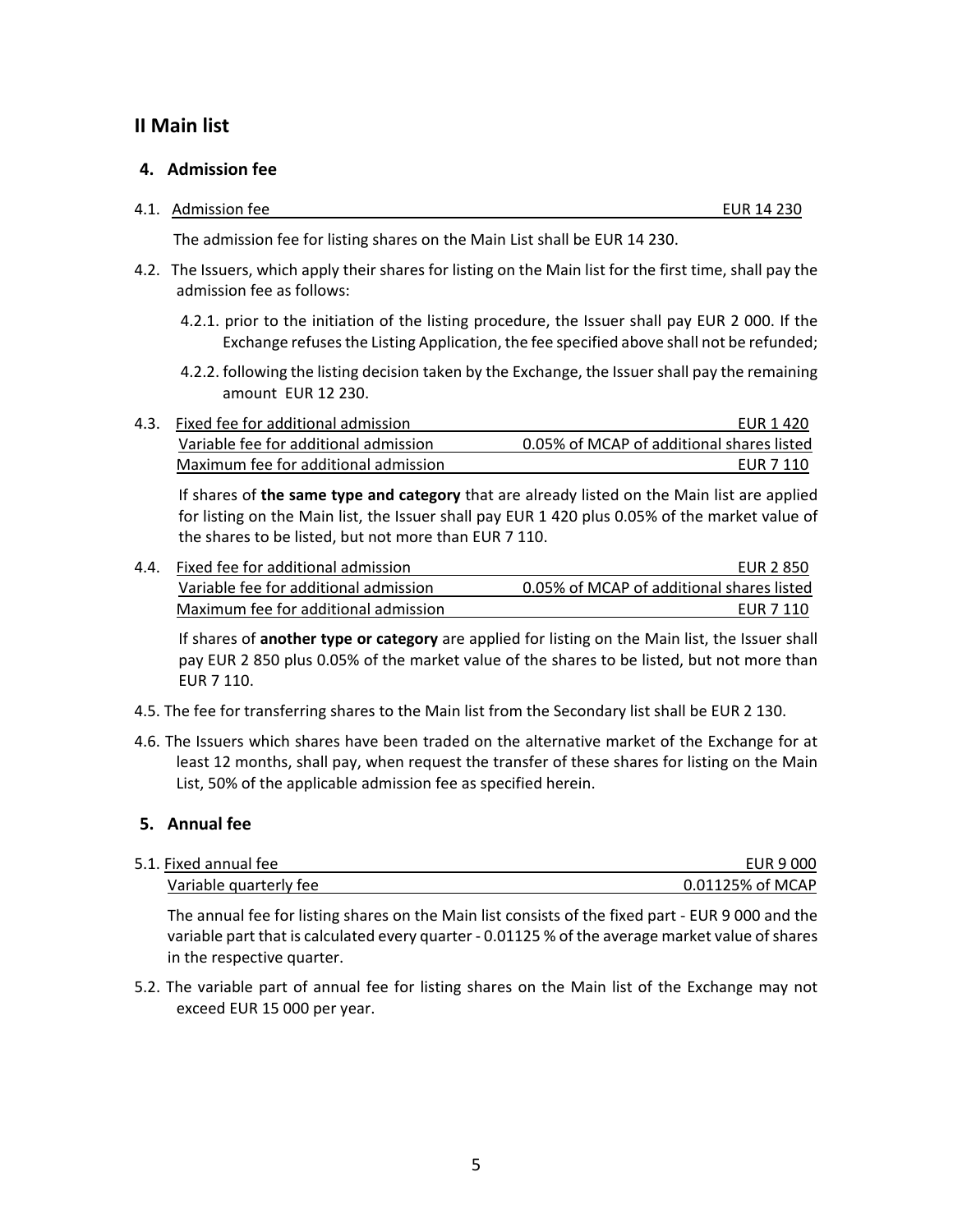## <span id="page-5-0"></span>**6. Delisting fee and other fees**

# The fee for delisting shares from the Main list upon Issuer's initiative (Issuer's shareholder meeting has resolved on delisting from the Exchange regulated market), shall be EUR 2 130. 6.2. Change in the nominal value EUR 500 The processing fee in case of change of nominal value of shares at the request of the Issuer shall be EUR 500. 6.3. Change in the trading code example of the trading code EUR 1 000 The fee for changing the trading code for shares at the request of the Issuer shall be EUR 1 000. 6.4. One-time set up fee EUR 1 000 The one-time set up fee for information disclosure applicable to the Issuer which ensures information disclosure through the Information System administered by the Exchange shall be EUR 1 000. It shall be a non-refundable fee to be paid upon the listing of the Issuer's financial instruments for the first time. 6.5. Annual administration fee example and the example of the EUR 500 set of the EUR 500 set of the EUR 500 set of the EUR 500 set of the EUR 500 set of the EUR 500 set of the EUR 500 set of the EUR 500 set of the EUR 500

The annual administration fee for information disclosure applicable to the Issuer which ensures information disclosure through the Information System administered by the Exchange shall be EUR 500. If the financial instruments of the Issuer are listed for the first time or trading in all the financial instruments of the Issuer is terminated during the year, the annual administration fee shall be charged in proportion to the period the Issuer's financial instruments were on the market. Incomplete months count as full months. The annual administration fee shall be paid in the beginning of each calendar year and shall be nonrefundable.

# <span id="page-5-2"></span><span id="page-5-1"></span>**III Secondary list**

# **7. Admission fee**

7.1. Admission fee EUR 14 230

The fee for listing shares on the Secondary list shall be EUR 14 230.

- 7.2. The Issuers, which apply their shares for listing on the Secondary list for the first time, shall pay the admission fee as follows:
	- 7.2.1. prior to the initiation of the listing procedure, the Issuer shall pay EUR 2 000. If the Exchange refuses the Listing Application, the fee specified above shall not be refunded;
	- 7.2.2. following the listing decision taken by the Exchange, the Issuer shall pay the remaining amount of the admission fee specified EUR 12 230.

| 7.3. Fixed fee for additional admission | FUR 1 420                                 |
|-----------------------------------------|-------------------------------------------|
| Variable fee for additional admission   | 0.05% of MCAP of additional shares listed |

6

6.1. Delisting fee EUR 2 130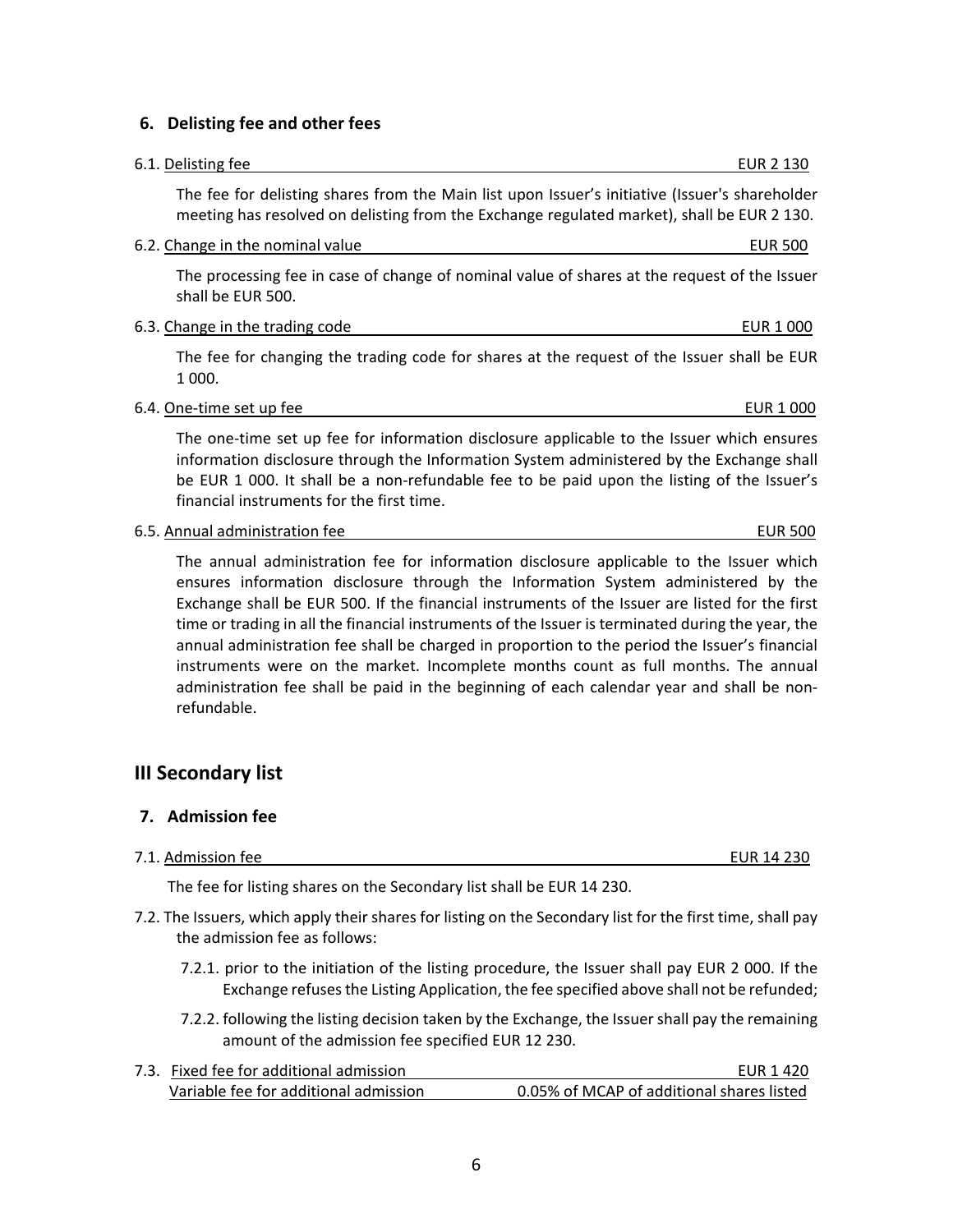Maximum fee for additional admission example of the state of the EUR 3 560

If shares of the **same type and category** that are already listed on the Secondary list are applied for listing, the Issuer shall pay EUR 1 420 plus 0.05% of the market value of the shares to be listed, but not more than EUR 3 560.

| 7.4. Fixed fee for additional admission | EUR 2 130                                 |
|-----------------------------------------|-------------------------------------------|
| Variable fee for additional admission   | 0.05% of MCAP of additional shares listed |
| Maximum fee for additional admission    | EUR 3 560                                 |

If shares of **another type or category** are applied for listing on the Secondary list, the Issuer shall pay EUR 2 130 plus 0.05% of the market value of the shares to be listed, but not more than EUR 3 560.

- 7.5. The fee for transferring shares to the Secondary list from the Main list upon Issuer's request shall be EUR 2 130.
- 7.6. If the Issuer's shares are transferred to the Secondary list from the Main List upon the Exchange initiative, no listing fee shall be applied.
- 7.7. The Issuers which shares has been traded on the alternative market of the Exchange shall pay, when request the transfer of these shares for listing on the Secondary List, 50% of the applicable admission fee as specified herein.

### <span id="page-6-0"></span>**8. Annual fee**

| 8.1. Fixed annual fee  | EUR 4 000        |
|------------------------|------------------|
| Variable quarterly fee | 0.01125% of MCAP |

The annual fee for listing of shares on the Secondary list consist of the fixed part - EUR 4 000 and the variable quarterly part that is calculated every quarter - 0.01125% of the average value of shares in the respective quarter, but not less than EUR 890 per quarter.

8.2. The variable part of annual fee for listing shares on the Secondary list of the Exchange may not exceed EUR 20 000 per year.

### <span id="page-6-1"></span>**9. Delisting fee and other fees**

9.1. The fee for delisting of shares from the Secondary list upon Issuer's initiative (Issuer's shareholder meeting has resolved on delisting from the Exchange regulated market), shall be:

| 9.1.1. Delisting fee (shares listed $>$ 1 year) | EUR 2 130 |
|-------------------------------------------------|-----------|
|                                                 |           |

Provided that the shares have been listed on the Secondary list for more than 1 year in a row.

9.1.2. Delisting fee (shares listed ≤ 1 year) EUR 7 110

Provided that the shares have been listed on the Secondary list for 1 year in a row or less.

9.2. Change in the nominal value EUR 500

The fee for information processing in case of change of nominal value of shares at the request of the Issuer shall be EUR 500.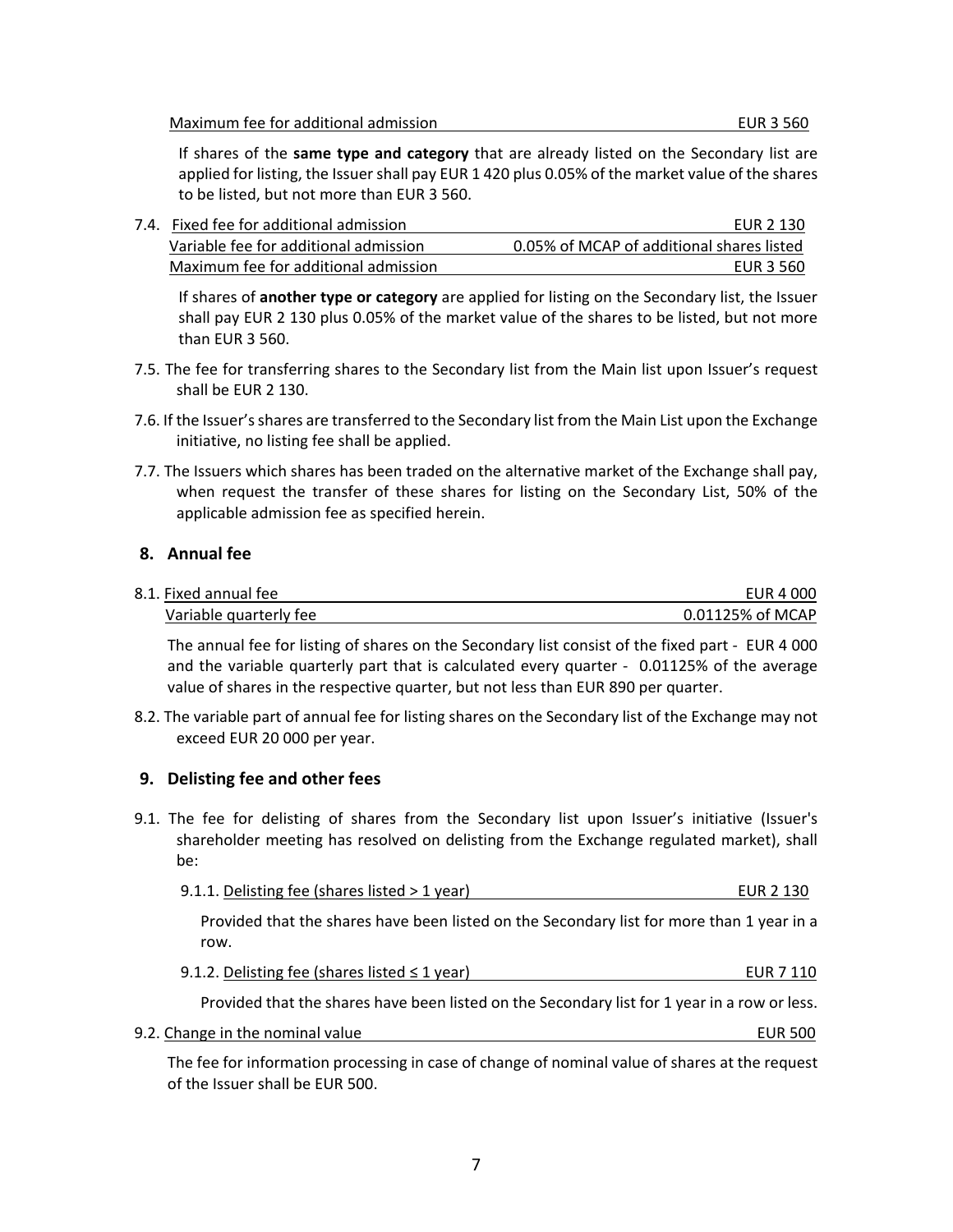9.3. Change in the trading code example of the trading code example of the EUR 1 000

The fee for changing the trading code of shares at the request of the Issuer shall be EUR 1 000.

9.4. One-time set up fee EUR 1 000

The one-time set up fee for information disclosure applicable to the Issuer which ensures information disclosure through the Information System administered by the Exchange shall be EUR 1 000. It shall be a non-refundable fee to be paid upon the listing of the Issuer's financial instruments for the first time.

9.5. Annual administration fee **EUR 500** CONSERVING SERVICE SERVICE SERVICE SERVICE SERVICE SERVICE SERVICE SERVICE SERVICE SERVICE SERVICE SERVICE SERVICE SERVICE SERVICE SERVICE SERVICE SERVICE SERVICE SERVICE SERVICE SE

The annual administration fee for information disclosure applicable to the Issuer which ensures information disclosure through the Information System administered by the Exchange shall be EUR 500. If the financial instruments of the Issuer are listed for the first time or trading in all the financial instruments of the Issuer is terminated during the year, the annual administration fee shall be charged in proportion to the period the Issuer's financial instruments were on the market. Incomplete months count as full months. The annual administration fee shall be paid in the beginning of each calendar year and shall be nonrefundable.

## <span id="page-7-1"></span><span id="page-7-0"></span>**VI Bond list**

### **10. Admission fee**

#### 10.1. Fixed admission fee **EUR 3** 000

Admission fee for long-term debt securities (maturity over one year) and short-term debt securities (maturity of one year or shorter) on the Bond List shall be EUR 3 000 per debt securities issue.

| 10.1 <sup>1</sup> . Fixed admission fee for additional issue | <b>EUR 500</b> |
|--------------------------------------------------------------|----------------|
|--------------------------------------------------------------|----------------|

If, in addition to the already listed debt securities issue, the issuer requests to list additional debt securities of the same type and category (same ISIN) as the debt securities already listed on the Bond List the fee is EUR 500 for each additional debt securities listing.

10.2. Admission fee for program (up to 3 issues) EUR 6 500

Admission fee for bond program is EUR 6 500. If more than three (3) issues are issued under the program and listed on the Bond List, the admission fee for every next issue (starting from 4th) shall be EUR 1 000 additionally.

- 10.3. The admission fee for debt securities issued by the government and by the local municipalities shall be paid by their Issuers in accordance with an agreement with the Exchange.
- 10.4. The admission fee for structured products listing on the Bond list shall be the following:

| 10.4.1. first ten (10) issues                                      | EUR 150 per issue: |
|--------------------------------------------------------------------|--------------------|
| 10.4.2. from the eleventh (11th) to the fiftieth (50th) issue      | EUR 100 per issue; |
| 10.4.3. from the fifty first (51th) to the hundredth (100th) issue | EUR 60 per issue;  |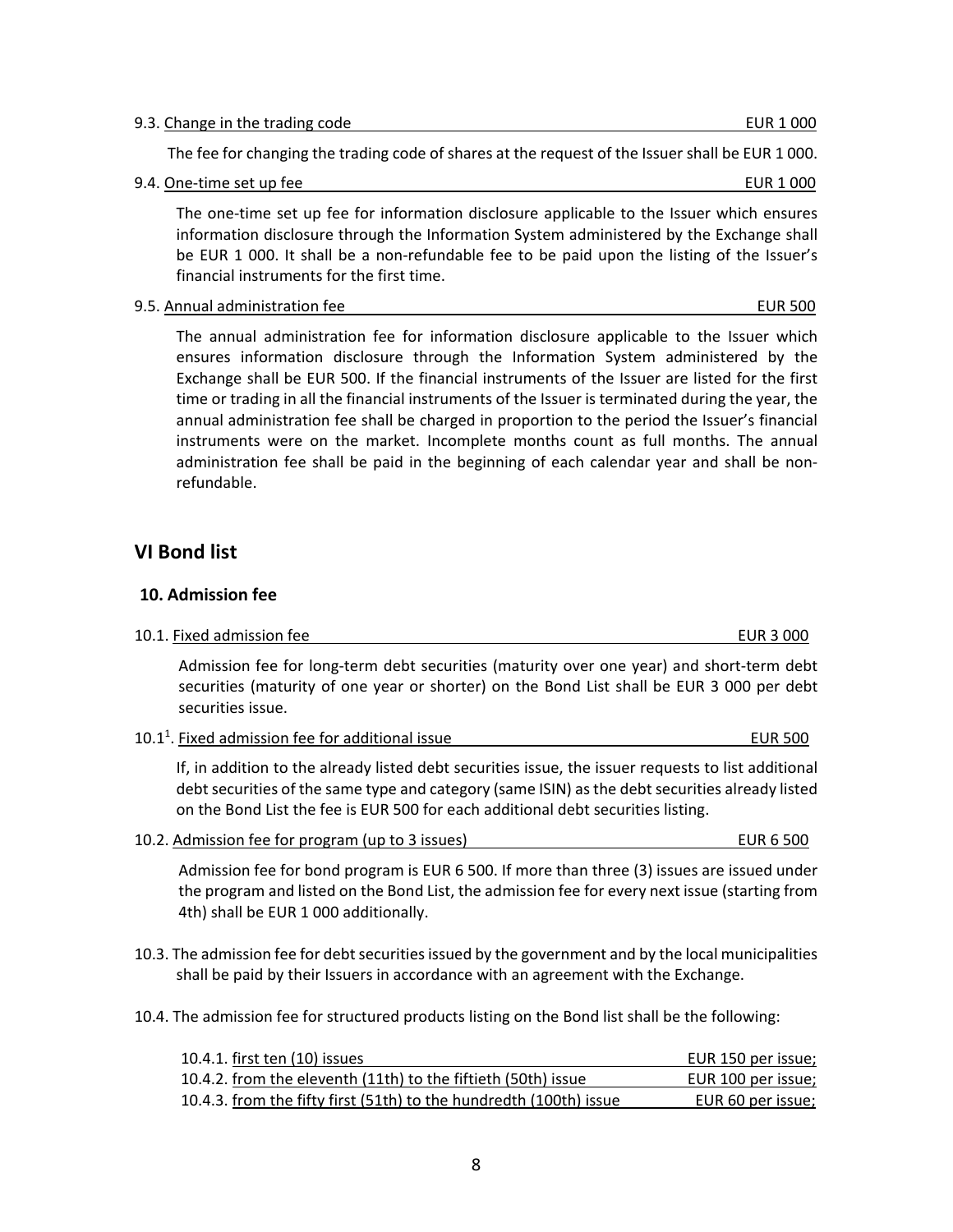### <span id="page-8-0"></span>**11. Annual fee**

11.1. Short-term debt securities Free of charge Free of charge

The annual fee for listing of short-term debt securities is not applied.

- 11.2. Long-term debt securities annual fee per issue:
	- 11.2.1. EUR 2 200, if the total nominal value of the long-term debt security issue is up to EUR 10 000 000;
	- 11.2.2. EUR 2 200 plus 0.005% from the total nominal value of long-term debt security issue that exceeds EUR 10 000 000, if the total nominal value of the long-term debt security issue is more than EUR 10 000 000;
	- 11.2.3. EUR 4 200 plus 0.001% from the total nominal value of long-term debt security issue that exceeds EUR 50 000 000, if the total nominal value of the long-term debt security issue is more than EUR 50 000 000;
	- 11.2.4. EUR 4 700 plus 0.0001% from the total nominal value of long-term debt security issue that exceeds EUR 100 000 000, if the total nominal value of the long-term debt security issue is more than EUR 100 000 000.
- 11.3. No annual fee shall be charged for listing on the Bond list of debt securities issued by the government.
- 11.4. Structured products EUR 100 per issue

The annual fee for structured products listing on the Bond List shall be EUR 100 per issue.

### <span id="page-8-1"></span>**12. Delisting fee and other fees**

| 12.1. Delisting fee                                                                                                                                      | EUR 1 000      |
|----------------------------------------------------------------------------------------------------------------------------------------------------------|----------------|
| The fee for delisting of debt securities from the market regulated by the Exchange prior to<br>maturity shall be EUR 1000.                               |                |
| 12.2. Change of nominal value                                                                                                                            | <b>EUR 500</b> |
| The processing fee in case of change of nominal value of listed debt securities at the request<br>of the Issuer shall be EUR 500.                        |                |
| 12.3. Decrease in the issue size                                                                                                                         | <b>EUR 500</b> |
| The processing fee in case of decrease in number of listed debt securities in case part of debt<br>securities are redeemed prior to maturity is EUR 500. |                |
| 12.4. Change of trading code                                                                                                                             | EUR 1 000      |
| The fee for changing the trading code of the listed debt securities at the request of the Issuer<br>shall be EUR 1000.                                   |                |
| 12.5. Change of the maturity date                                                                                                                        | EUR 1 000      |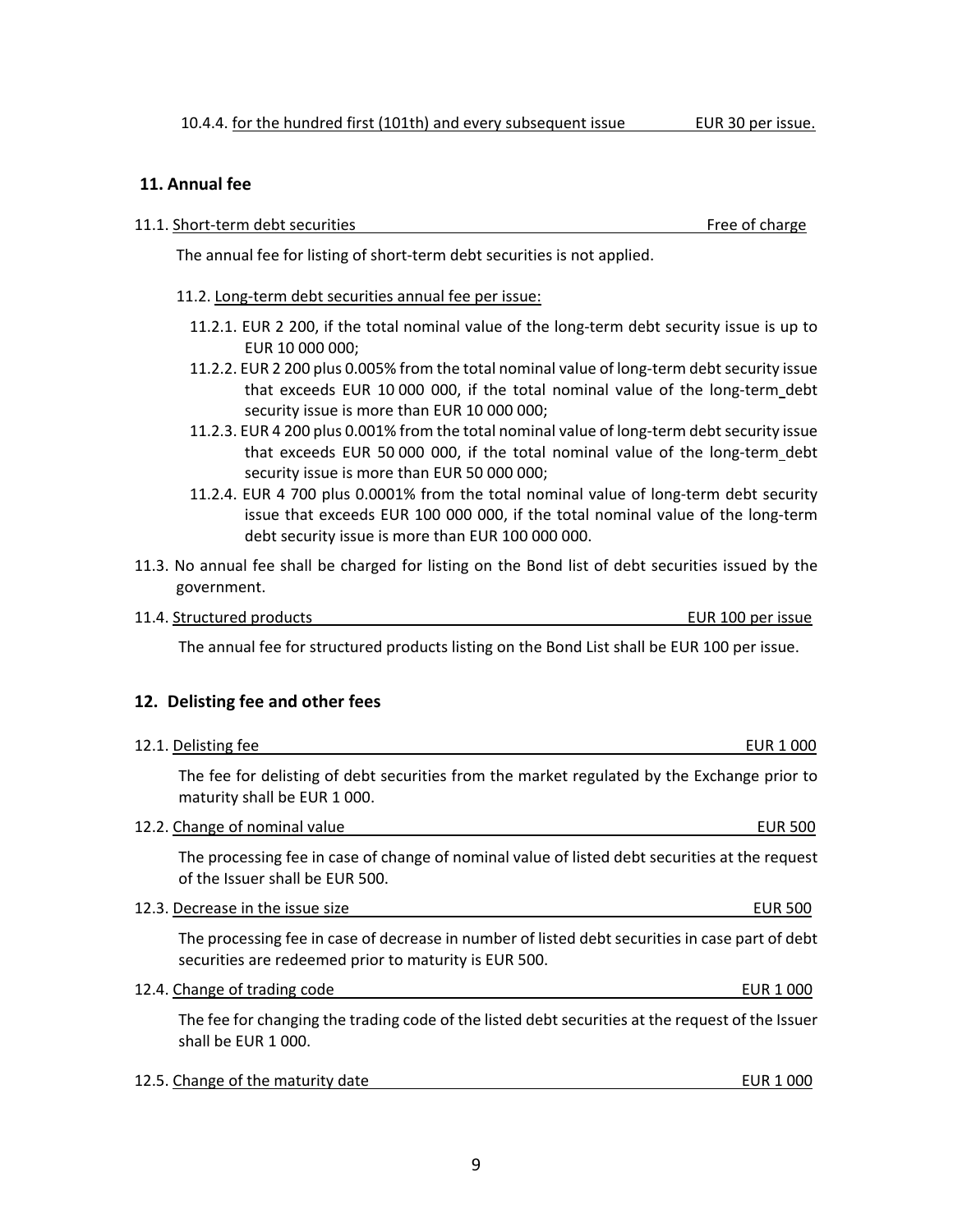The processing fee in case of change in maturity date of listed debt securities at the request of the Issuer shall be EUR 1 000.

12.6. One-time set up fee example and the example of the EUR 1 000 EUR 1 000

The one-time set up fee for information disclosure applicable to the Issuer which ensures information disclosure through the Information System administered by the Exchange shall be EUR 1 000. It shall be a non-refundable fee to be paid upon the listing of the Issuer's financial instruments for the first time.

12.7. Annual administration fee **EUR 500** 

The annual administration fee for information disclosure applicable to the Issuer which ensures information disclosure through the Information System administered by the Exchange shall be EUR 500. If the financial instruments of the Issuer are listed for the first time or trading in all the financial instruments of the Issuer is terminated during the year, the annual administration fee shall be charged in proportion to the period the Issuer's financial instruments were on the market. Incomplete months count as full months. The annual administration fee shall be paid in the beginning of each calendar year and shall be nonrefundable.

# <span id="page-9-0"></span>**V Fund list**

## <span id="page-9-1"></span>**13. Admission fee**

13.1. Admission fee for the 1st investment fund EUR 2 000 per fund

The admission fee for the first investment fund to the Fund list shall be EUR 2 000.

13.2. Admission fee for the 2nd and every subsequent investment fund EUR 1 000 per fund

The admission fee for the second and every subsequent investment fund to the Fund list shall be EUR 1 000.

### <span id="page-9-2"></span>**14. Annual fee**

- 14.1. The annual fee for investment fund listing on the Fund list shall be:
	- 14.1.1. EUR 1 500, if the total net asset value of the investment fund is up to EUR 10 000 000;
	- 14.1.2. EUR 1 500 plus 0.003% from the total net asset value of the investment fund that exceeds EUR 10 000 000, if the net asset value of the investment fund is more than EUR 10 000 000;
	- 14.1.3. EUR 2 700 plus 0.001% from the total net asset value of the investment fund that exceeds EUR 50 000 000, if the total net asset value of the investment fund is more than EUR 50 000 000;
	- 14.1.4. EUR 3 200 plus 0.0002% from the total net asset value of the investment fund that exceeds EUR 100 000 000, if the total net asset value of the investment fund is more than EUR 100 000 000.